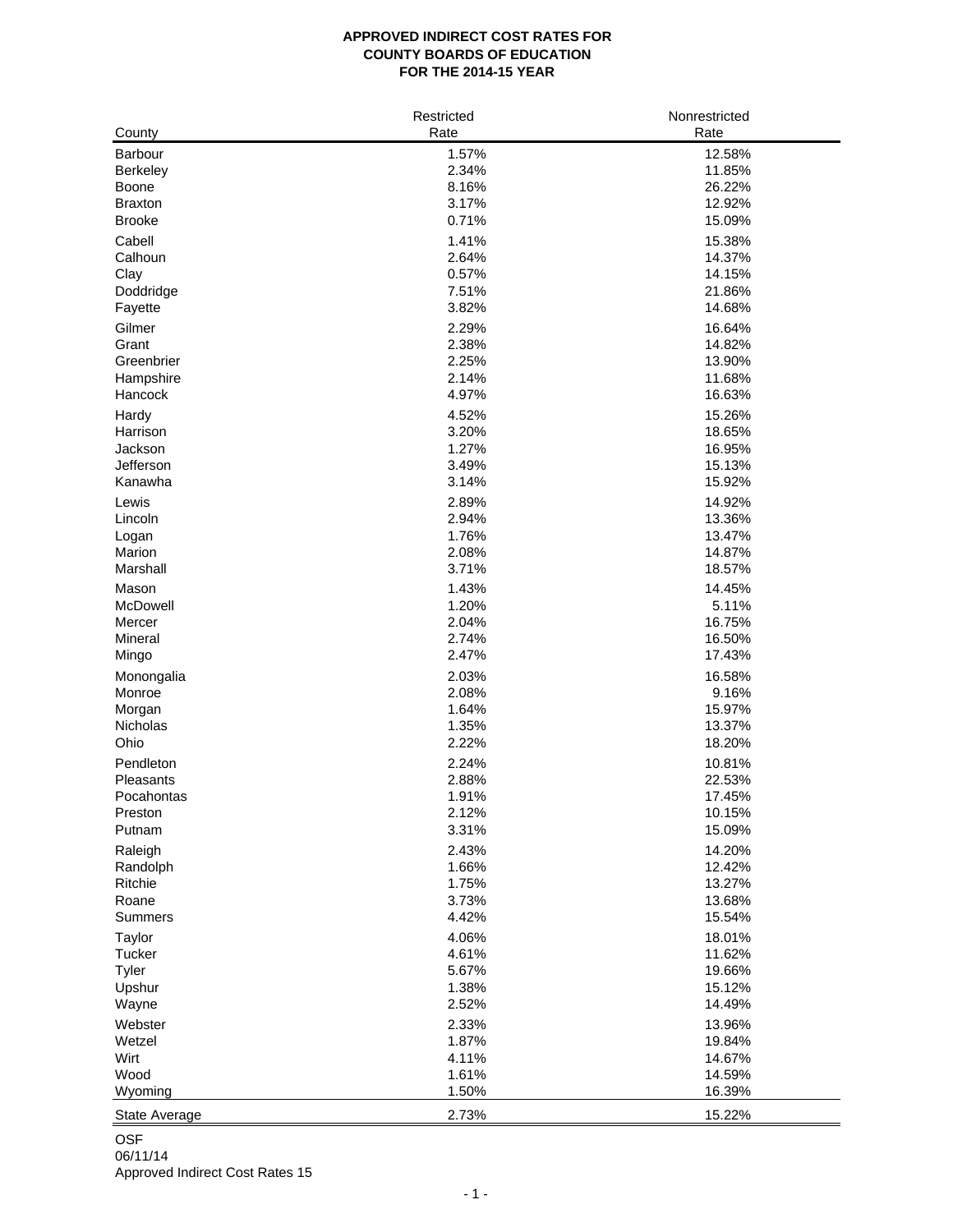## **APPROVED INDIRECT COST RATES FOR REGIONAL EDUCATION SERVICE AGENCIES AND MULTI-COUNTY VOCATIONAL CENTERS FOR THE 2014-15 YEAR**

#### **REGIONAL EDUCATION SERVICE AGENCIES**

| Fiscal<br>Agent | <b>AGENCY</b>     | Restricted<br>Rate | Nonrestricted<br>Rate |
|-----------------|-------------------|--------------------|-----------------------|
| Berkeley        | RESA 8            | 6.80%              | 8.50%                 |
| Cabell          | RESA <sub>2</sub> | 6.80%              | 8.50%                 |
| Kanawha         | RESA <sub>3</sub> | 6.80%              | 8.50%                 |
| Harrison        | RESA <sub>7</sub> | 6.80%              | 8.50%                 |
| <b>Nicholas</b> | RESA 4            | 6.80%              | 8.50%                 |
| Ohio            | RESA <sub>6</sub> | 6.80%              | 8.50%                 |
| Raleigh         | RESA <sub>1</sub> | 6.80%              | 8.50%                 |
| Wood            | RESA <sub>5</sub> | 6.80%              | 8.50%                 |
| Average - RESAs |                   | 6.80%              | 8.50%                 |

# **MULTI-COUNTY VOCATIONAL CENTERS**

| Fiscal<br>Agent | <b>AGENCY</b>  | Restricted<br>Rate | Nonrestricted<br>Rate |  |
|-----------------|----------------|--------------------|-----------------------|--|
| Berkeley        | James Rumsey   | 2.34%              | 11.85%                |  |
| Calhoun         | Calhoun-Gilmer | 2.64%              | 14.37%                |  |
| Grant           | South Branch   | 2.38%              | 14.82%                |  |
| Harrison        | United         | 3.20%              | 18.65%                |  |
| Jackson         | Roane-Jackson  | 1.27%              | 16.95%                |  |
| Pleasants       | <b>MOVTI</b>   | 2.88%              | 22.53%                |  |
| Upshur          | Fred W. Eberle | 1.38%              | 15.12%                |  |
| Average - MCVCs |                | 2.30%              | 16.33%                |  |

Note: (1) Each RESA is to use the indirect cost rate of the state department. Each MCVC is to use the indirect cost rate of the fiscal agent county of the MCVC.